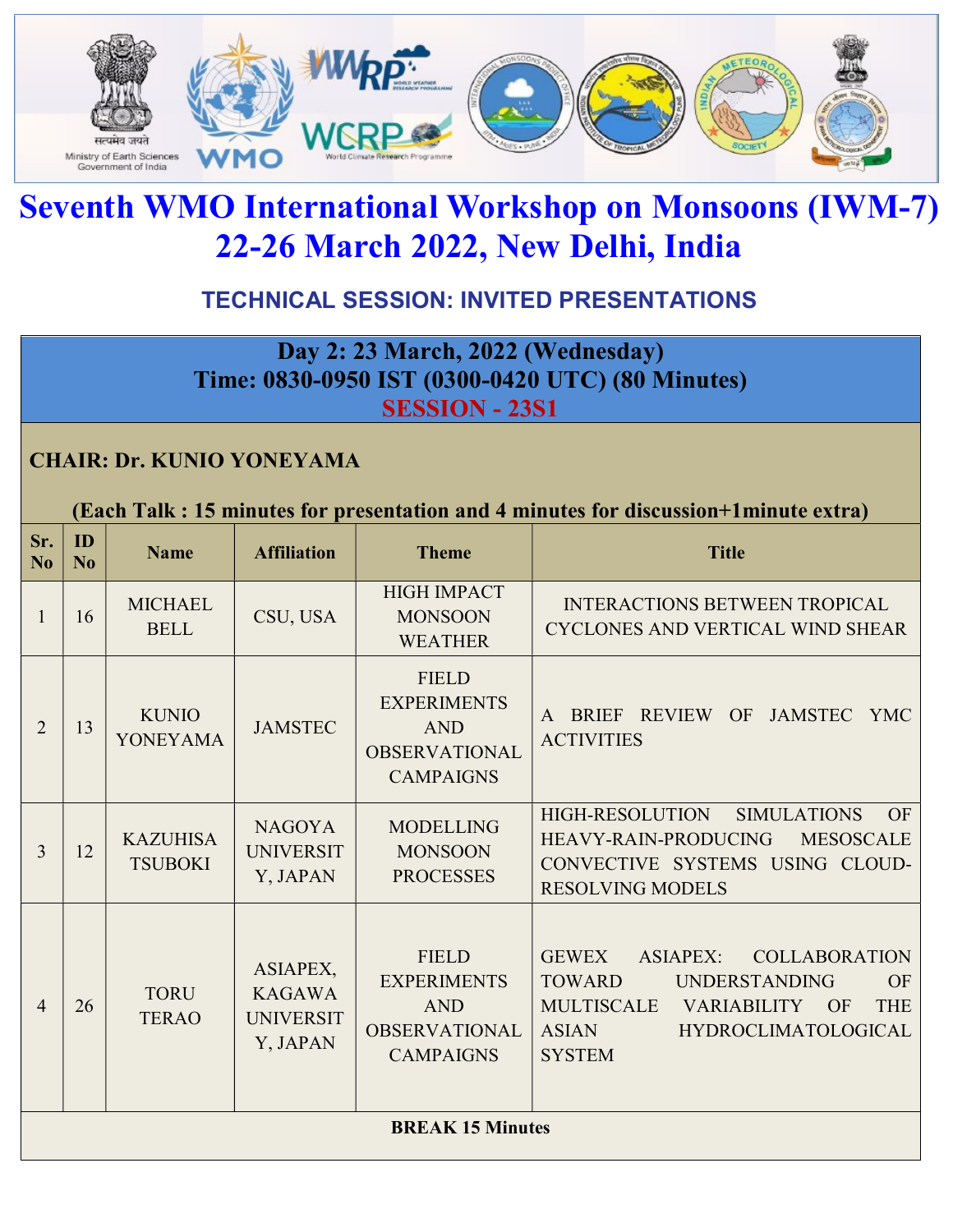

#### TECHNICAL SESSION: ORAL PRESENTATIONS

#### Day 2: 23 March, 2022 (Wednesday) Time: 1005-1130 IST (0430-0600 UTC) (85 Minutes) SESSION : 23S2A : Hall A (Parallel Session)

#### SESSION COORDINATOR: DR. SURYA CHANDRA RAO

(Each Talk : 10 minutes for presentation and 2 minutes for discussion + 1 minutes Extra)

| Sr.<br>No.     | ID<br>No. | <b>Theme</b>                                                                       | <b>Name</b>                                  | <b>Title</b>                                                                                                                                                                                                                                            |
|----------------|-----------|------------------------------------------------------------------------------------|----------------------------------------------|---------------------------------------------------------------------------------------------------------------------------------------------------------------------------------------------------------------------------------------------------------|
| $\mathbf{1}$   | 28        | <b>FIELD EXPERIMENTS</b><br><b>AND</b><br><b>OBSERVATIONAL</b><br><b>CAMPAIGNS</b> | I DEWA GEDE ARYA<br><b>PUTRA</b>             | IDENTIFY CLOUD COVER<br><b>ZONES</b><br>$\mathbb{N}$<br><b>INDONESIA</b>                                                                                                                                                                                |
| $\overline{2}$ | 34        | <b>FIELD EXPERIMENTS</b><br><b>AND</b><br><b>OBSERVATIONAL</b><br><b>CAMPAIGNS</b> | <b>MADHU CHANDRA</b><br><b>R KALAPUREDDY</b> | RADAR MONITORED CLOUD<br><b>CLOUD</b><br>VERTICAL STRUCTURE MEASUREMENTS<br>FOR BETTER PREDICTABILITY OF ISM<br><b>VIGOR</b>                                                                                                                            |
| 3              | 36        | <b>FIELD EXPERIMENTS</b><br><b>AND</b><br><b>OBSERVATIONAL</b><br><b>CAMPAIGNS</b> | <b>D R PATTANAIK</b>                         | VARIABILITY OF CONVECTIVE ACTIVITY<br><b>INDIAN</b><br><b>OVER</b><br><b>NORTH</b><br><b>OCEAN</b><br><b>AND</b><br><b>NEIGHBOURHOOD</b><br>$\mathbb{N}$<br><b>MODULATING</b><br>ONSET, WITHDRAWAL<br><b>BREAK</b><br>AND<br><b>FEATURES OF MONSOON</b> |
| $\overline{4}$ | 76        | <b>MODELLING MONSOON</b><br><b>JOHN P GEORGE</b><br><b>PROCESSES</b>               |                                              | NCMRWF REANALYSIS<br><b>PRODUCTS</b><br><b>FOR</b><br>MONSOON STUDIES.                                                                                                                                                                                  |
| 5              | 27        | <b>FIELD EXPERIMENTS</b><br><b>AND</b><br><b>OBSERVATIONAL</b><br><b>CAMPAIGNS</b> | YOGESH TIWARI                                | THE INTERPLAY BETWEEN MONSOONS<br>AND GREENHOUSE GASES VARIABILITY<br><b>IN INDIA</b>                                                                                                                                                                   |
| 6              | 22        | <b>CLIMATE CHANGE</b><br>G. CH.<br><b>AND MONSOONS</b><br>SATYANARAYANA            |                                              | IDENTIFICATION OF TEMPERATURE AND<br><b>HEAT WAVE ZONES OVER INDIA</b>                                                                                                                                                                                  |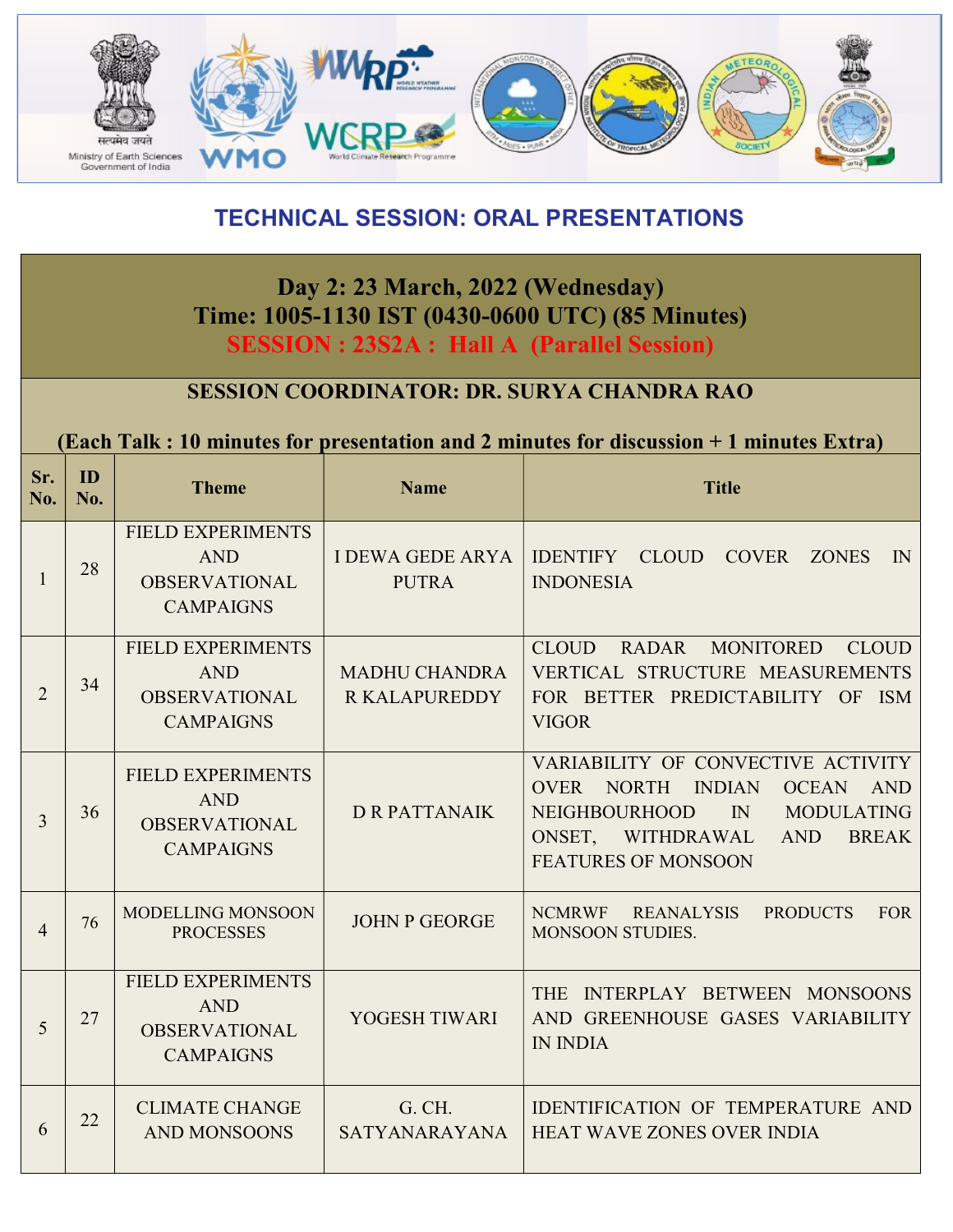

### Day 2: 23 March, 2022 (Wednesday) Time: 1005-1130 IST (0430-0550 UTC) (85 Minutes) SESSION : 23S2B Hall B (Parallel Session)

#### SESSION COORDINATOR: DR. P V S RAJU

#### (Each Talk : 10 minutes for presentation and 2 minutes for discussion + 1 minutes Extra)

| Sr.<br>No.     | ID<br>No. | <b>Theme</b>                                                                            | <b>Name</b>                          | <b>Title</b>                                                                                                                                                                                                                                                                                                                                                                                                                         |
|----------------|-----------|-----------------------------------------------------------------------------------------|--------------------------------------|--------------------------------------------------------------------------------------------------------------------------------------------------------------------------------------------------------------------------------------------------------------------------------------------------------------------------------------------------------------------------------------------------------------------------------------|
| 1              | 38        | <b>FIELD EXPERIMENTS</b><br>AND OBSERVATIONAL<br><b>CAMPAIGNS</b>                       | <b>SUPRIYO</b><br><b>CHAKRABORTY</b> | <b>THE</b><br><b>INVESTIGATING</b><br>ATMOSPHERE-<br>BIOSPHERE CARBON EXCHANGE PROCESSES<br>IN NORTHEAST INDIA USING THE EDDY-<br><b>COVARIANCE TECHNIQUE</b>                                                                                                                                                                                                                                                                        |
| $\overline{2}$ | 31        | <b>FIELD EXPERIMENTS</b><br>AND OBSERVATIONAL<br><b>AMBUJ K JHA</b><br><b>CAMPAIGNS</b> |                                      | ROLE OF OROGRAPHY ON THE CLOUD AND<br><b>PRECIPITATION</b><br><b>PROPERTIES</b><br><b>OVER</b><br><b>THE</b><br><b>WESTERN GHATS</b>                                                                                                                                                                                                                                                                                                 |
| 3              | 78        | MODELLING MONSOON<br><b>PROCESSES</b>                                                   | DR. SAIKAT<br><b>SENGUPTA</b>        | ASSESSMENT AND BIAS DECOMPOSITION OF<br>ISOTOPE ENABLED GENERAL CIRCULATION<br>MODELS FOR INDIAN SUMMER MONSOON<br>AND THEIR IMPLICATION TO PALEOCLIMATE<br><b>MODELLING</b>                                                                                                                                                                                                                                                         |
| $\overline{4}$ | 139       | <b>SUB-SEASONAL TO</b><br><b>SEASONAL (S2S)</b><br><b>PREDICTIONS</b>                   | <b>DANIEL SIMON</b>                  | <b>SUMMER</b><br><b>INTRASEASONAL</b><br><b>BOREAL</b><br>OSCILLATION CONVECTIVE INITIATIONS IN<br><b>S2S REFORECASTS</b>                                                                                                                                                                                                                                                                                                            |
| 5              | 130       | <b>SUB-SEASONAL TO</b><br><b>SEASONAL (S2S)</b><br><b>PREDICTIONS</b>                   | <b>SUBODH KUMAR</b><br><b>SAHA</b>   | PREDICTION AND PREDICTABILITY OF THE<br><b>SEASONAL</b><br><b>INDIAN</b><br><b>MONSOON</b><br><b>SUMMER</b><br><b>RAINFALL</b>                                                                                                                                                                                                                                                                                                       |
| 6              | 79        | MODELLING MONSOON<br><b>PROCESSES</b>                                                   | DR.VIRENDRAGOSWA<br>MI               | <b>AND</b><br><b>STUDY</b><br><b>OF</b><br><b>DYNAMICAL</b><br><b>CHARACTERISTICS</b><br>MORPHOLOGICAL<br>OF<br><b>MESO-SCALE</b><br><b>CONVECTIVE</b><br><b>SYSTEMS</b><br><b>TO</b><br><b>DEVELOP</b><br>$\tilde{A}\xi\hat{a}$ , $-\tilde{E}\mathbf{\alpha}$ THUNDERSTORMS<br><b>PREDICTION</b><br><b>NUMERICAL</b><br><b>MODEL</b><br>$(TNPM)\tilde{A}\xi\hat{a}, \tilde{a}, \xi OVERTROPICS\tilde{A}\xi\hat{a}, \tilde{a}, \xi.$ |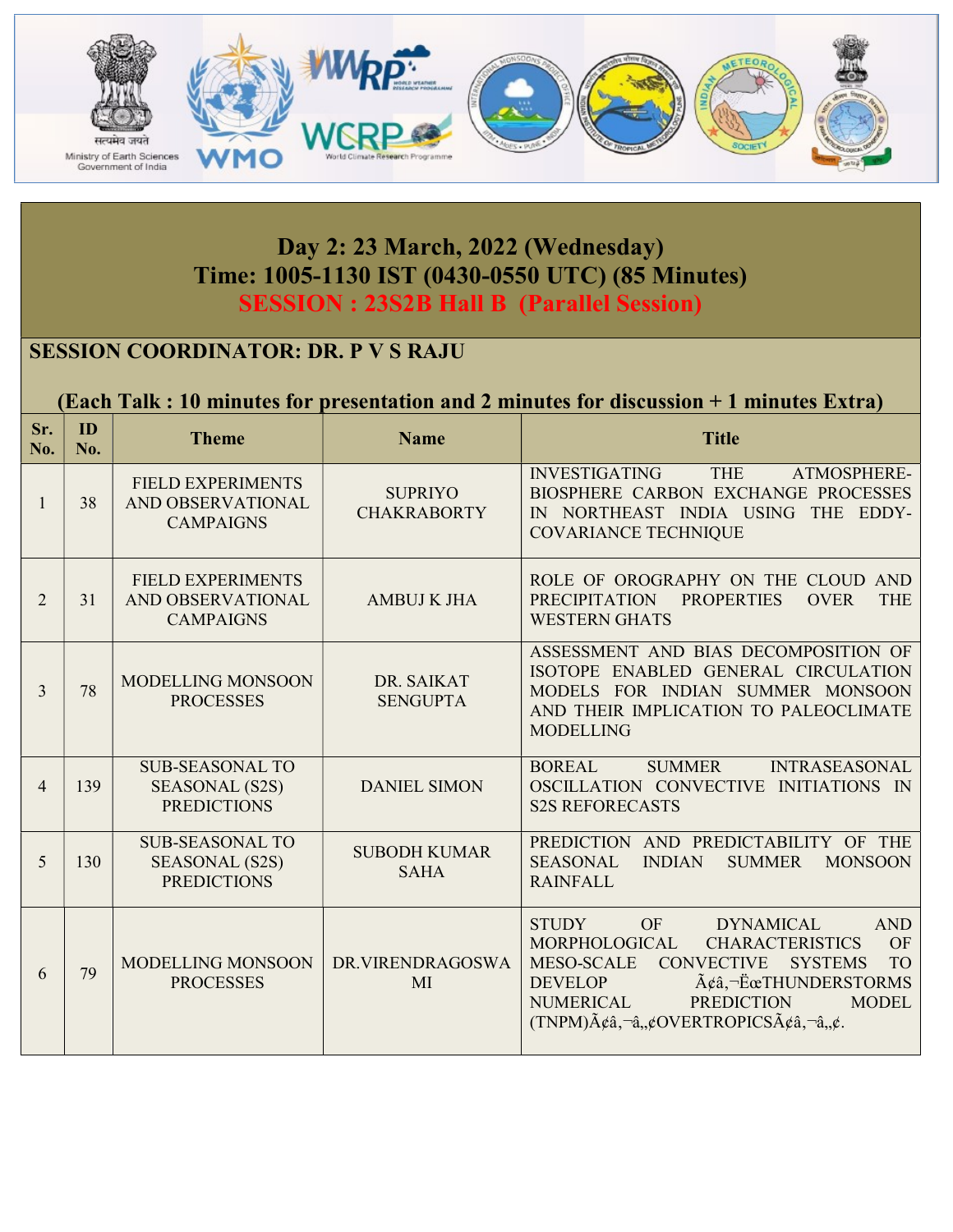| IMinistry of Earth Sciences<br>Government of India<br><b>SESSION - 23S3</b><br><b>Formal Inauguration programme</b><br>of the<br>Seventh WMO International Workshop on Monsoons (IWM-7)<br>22-26 March 2022<br>Host: India Meteorological Department (IMD),<br><b>Ministry of Earth Sciences (MoES)</b><br>New Delhi, India<br><b>PROGRAMME</b><br>Date: 23rdMarch 2022;<br>Mode: Online; Hall A: Time: 1800-1915 IST (1230-1345 UTC) |                                                             |                                                                                               |  |  |
|---------------------------------------------------------------------------------------------------------------------------------------------------------------------------------------------------------------------------------------------------------------------------------------------------------------------------------------------------------------------------------------------------------------------------------------|-------------------------------------------------------------|-----------------------------------------------------------------------------------------------|--|--|
| 1800 IST<br>1230 UTC                                                                                                                                                                                                                                                                                                                                                                                                                  | Welcome                                                     | <b>Arrival of Guests</b>                                                                      |  |  |
| 1800-1810 IST<br>1230-1240 UTC                                                                                                                                                                                                                                                                                                                                                                                                        | Welcome Address By                                          | Dr. M. Mohapatra<br>DGM, IMD, PR of India with WMO & President IMS                            |  |  |
| 1810-1820 IST<br>1240-1250 UTC                                                                                                                                                                                                                                                                                                                                                                                                        | <b>Brief Report about</b><br>IWM-7                          | Prof. C. P. Chang<br>Dr. Ajit Tyagi<br>(Co-Chairs, International Scientific Committee, IWM-7) |  |  |
| 1820-1825 IST<br>1250-1255 UTC                                                                                                                                                                                                                                                                                                                                                                                                        | Address By                                                  | Dr. Estelle De Coning<br>Head, WWRP Division, WMO                                             |  |  |
| 1825-1830 IST<br>1255-1300 UTC                                                                                                                                                                                                                                                                                                                                                                                                        | Address By                                                  | Dr. Michael Sparrow<br>Head, WCRP Division, WMO                                               |  |  |
| 1830-1835 IST<br>1300-1305 UTC                                                                                                                                                                                                                                                                                                                                                                                                        | Sir Gilbert Walker Gold Secretary, IMS<br>Medal Award       | Announcement of IMS's Indian Meteorological Society, National Council                         |  |  |
| 1835-1840 IST<br>1305-1310 UTC                                                                                                                                                                                                                                                                                                                                                                                                        | Release of Abstract<br>Volume: IWM-7                        | Dr. M. Ravichandran<br>Secretary, MoES                                                        |  |  |
| 1840-1850 IST<br>1310-1320 UTC                                                                                                                                                                                                                                                                                                                                                                                                        | Address By Guest of<br>Honour                               | Dr. M. Ravichandran<br>Secretary, MoES and Chairman, NOC & IOC, IWM-7                         |  |  |
| 1850-1900 IST<br>1320-1330 UTC                                                                                                                                                                                                                                                                                                                                                                                                        | Address (Pre recorded<br>video message)                     | Prof. Petteri Taalas<br>Secretary General, WMO                                                |  |  |
| 1900-1910 IST<br>1330-1340 UTC                                                                                                                                                                                                                                                                                                                                                                                                        | <b>Inaugural Address</b><br>(Pre recorded video<br>message) | Dr. Jitendra Singh<br>Hon 'ble Minister of Earth Sciences, Govt. of India                     |  |  |
| 1910-1915 IST<br>1340-1345 UTC                                                                                                                                                                                                                                                                                                                                                                                                        | Vote of Thanks By                                           | Dr. D. R. Pattanaik<br>Coordinator, NOC/LOC, IWM-7 and Secretary, IMS                         |  |  |